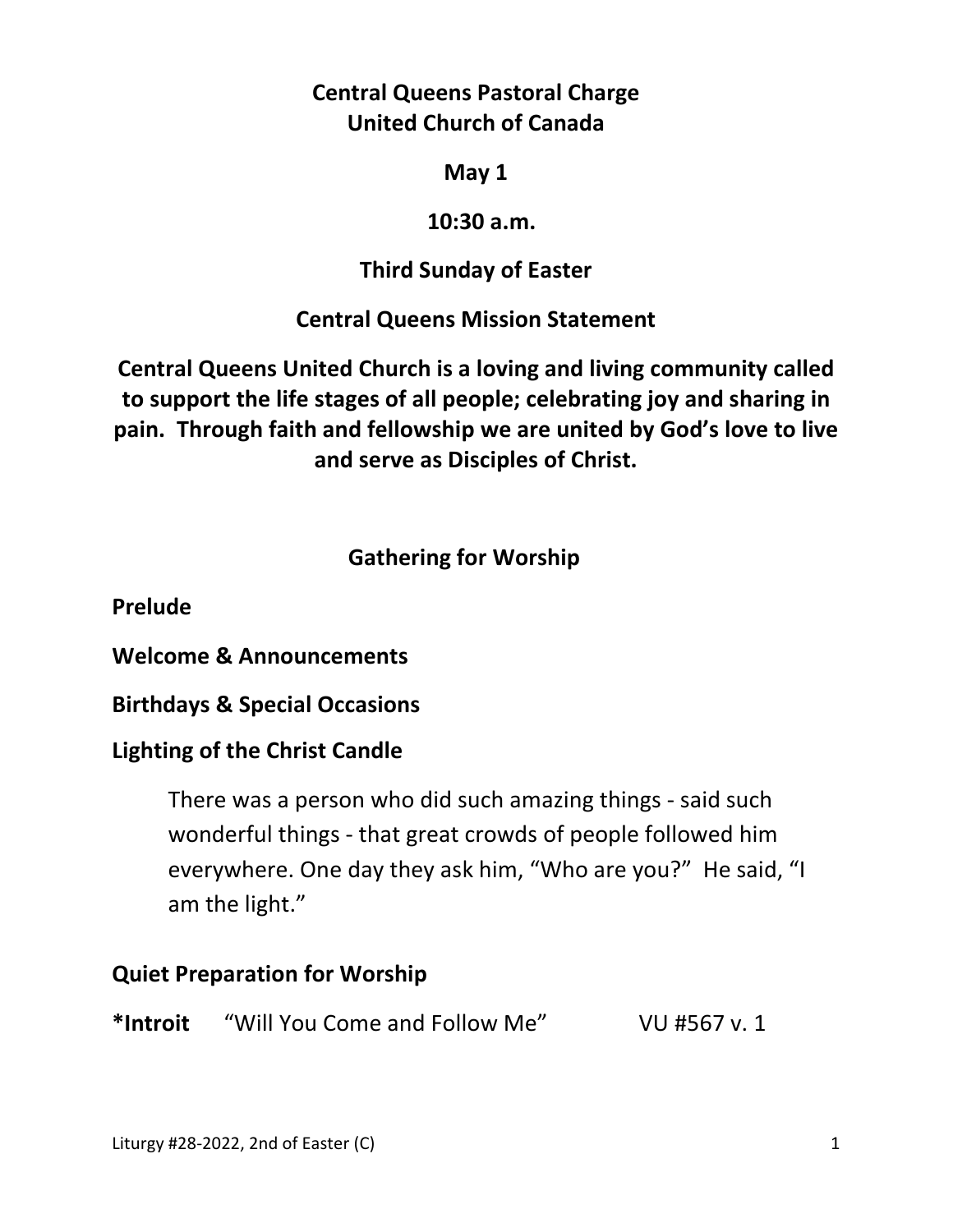## **Call to Worship**

Sing praises to the Lord, you faithful; **we will give thanks to God's holy name.** 

Weeping may linger for the night, but joy comes with the morning. **We will give thanks to God's holy name.** 

God has turned our mourning into dancing! Let us praise and not be silent!

**Lord our God, we will give thanks to your holy name, now and always!** 

**\*Hymn** "Come, O Fount of Every Blessing"VU #559

**Opening Prayer** 

**O God of sight and insight,** 

**send your Holy Spirit to remove the scales from our eyes, so that we might see your truth and grasp your wisdom. Grant us fresh understanding of your Word and your will for our lives. Amen.** 

With Jesus, we share in the ancient prayer…

**Lord's Prayer** 

**Our Father, which art in heaven, hallowed be thy name. Thy Kingdom come, thy will be done on earth, as it is in heaven. Give us this day our daily bread; and forgive us our trespasses, as we forgive those who trespass against us; and lead us not into temptation,**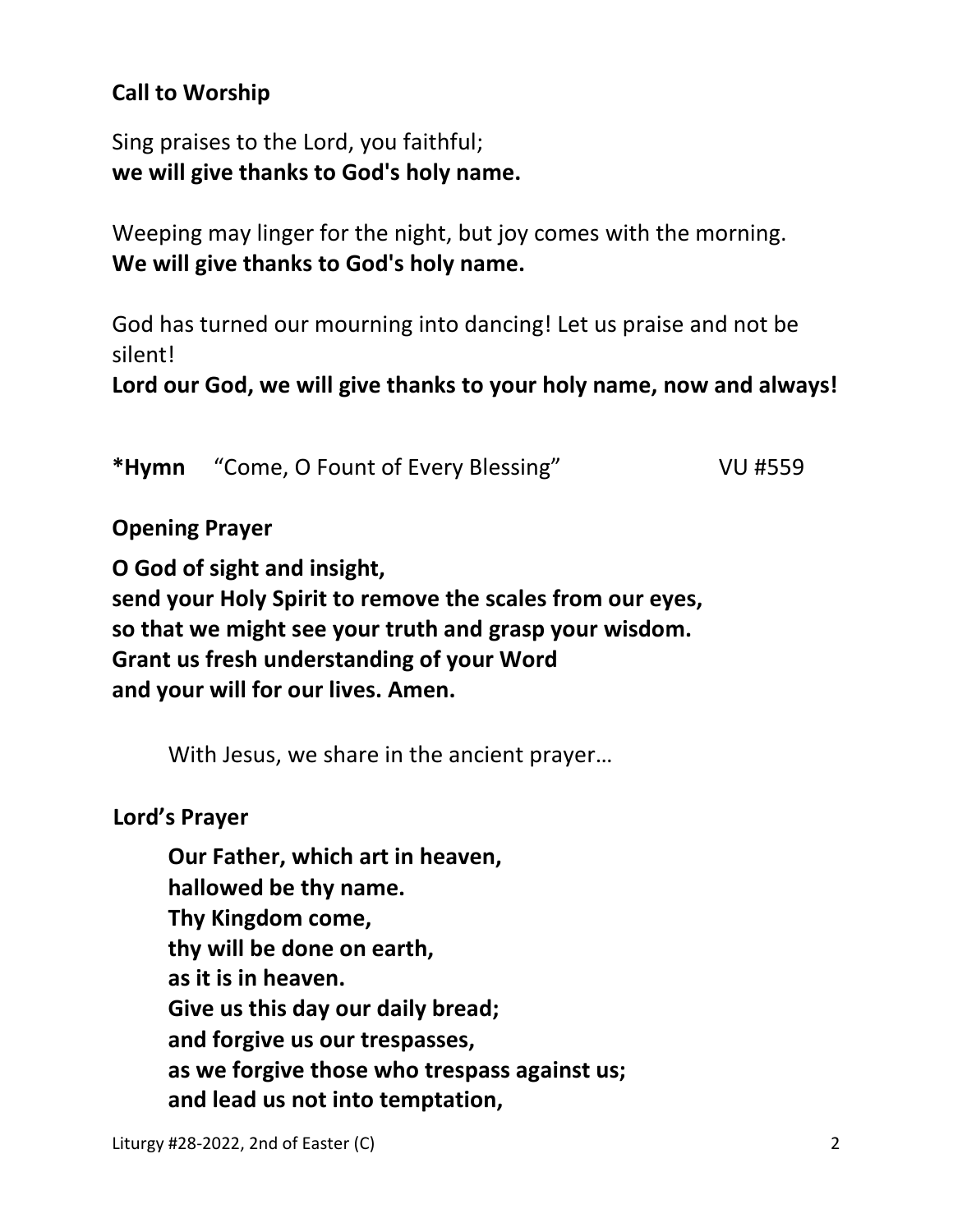|                    | but deliver us from evil.<br>For thine is the kingdom,<br>the power, and the glory,<br>for ever and ever.<br>Amen. |                  |
|--------------------|--------------------------------------------------------------------------------------------------------------------|------------------|
| Psalm 30           |                                                                                                                    | <b>VU# 757</b>   |
|                    | <b>*Hymn</b> "Jesus, Friend of Little Children"                                                                    | VU #340 vv. 1, 2 |
| All God's Children |                                                                                                                    |                  |
|                    | <b>*Hymn</b> "Jesus, Friend of Little Children"                                                                    | VU #340 v.3      |

### **Presentation of Our Gifts**

### **Invitation to Generosity**

Our lives overflow with God's blessings in Christ and in creation. With gratitude for all that we have received, let us present our offering to God, trusting that God can do a new thing with our gifts – and with our lives!

### **Offertory**

**\*Presentation of Offering** "Deep In Our Hearts" MV #154 v. 2

**Gracious God, you have given us life and furnished it with much beauty and blessing.** 

**In Christ you have given yourself to us. So we offer to you a portion of what we have received to share in the work of your kingdom. Use our energy and ability for your purposes for the sake of Jesus Christ, our Risen Lord. Amen.** 

```
Liturgy #28-2022, 2nd of Easter (C) 3
```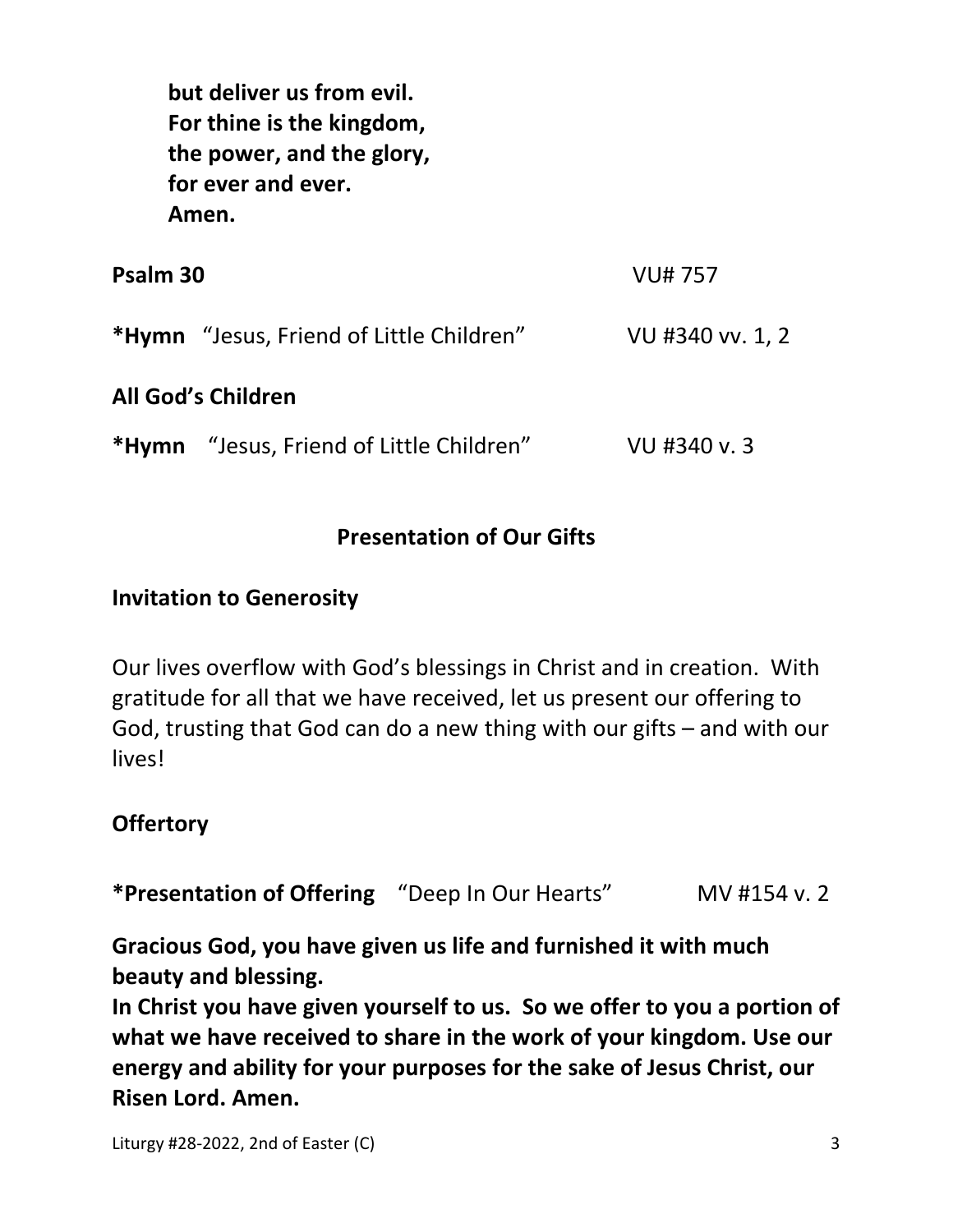## **Listening for the Word**

### **Sacred Word**

## **Revelation 5:11-14**

Then I looked and heard the voice of many angels, numbering thousands upon thousands, and ten thousand times ten thousand. They encircled the throne and the living creatures and the elders. In a loud voice they were saying:

"Worthy is the Lamb, who was slain, to receive power and wealth and wisdom and strength and honour and glory and praise!"

Then I heard every creature in heaven and on earth and under the earth and on the sea, and all that is in them, saying:

"To him who sits on the throne and to the Lamb be praise and honour and glory and power, for ever and ever!"

The four living creatures said, "Amen," and the elders fell down and worshiped.

## **John 21: 1-19**

Afterward Jesus appeared again to his disciples, by the Sea of Galilee. It happened this way: Simon Peter, Thomas (also known as Didymus), Nathanael from Cana in Galilee, the sons of Zebedee, and two other disciples were together. "I'm going out to fish," Simon Peter told them, and they said, "We'll go with you." So they went out and got into the boat, but that night they caught nothing.

Early in the morning, Jesus stood on the shore, but the disciples did not realize that it was Jesus.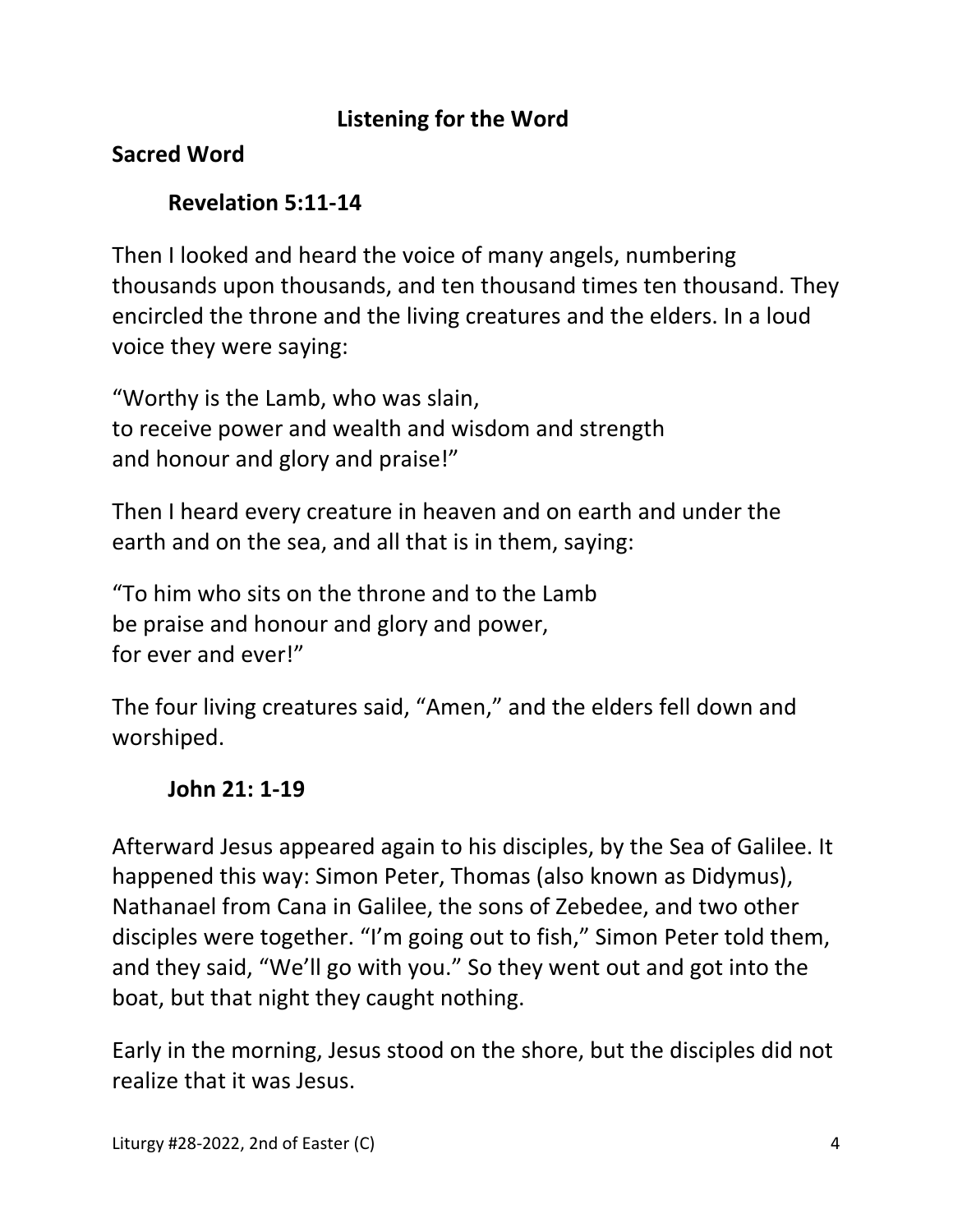He called out to them, "Friends, haven't you any fish?"

"No," they answered.

He said, "Throw your net on the right side of the boat and you will find some." When they did, they were unable to haul the net in because of the large number of fish.

Then the disciple whom Jesus loved said to Peter, "It is the Lord!" As soon as Simon Peter heard him say, "It is the Lord," he wrapped his outer garment around him (for he had taken it off) and jumped into the water. The other disciples followed in the boat, towing the net full of fish, for they were not far from shore, about a hundred yards. When they landed, they saw a fire of burning coals there with fish on it, and some bread.

Jesus said to them, "Bring some of the fish you have just caught." So Simon Peter climbed back into the boat and dragged the net ashore. It was full of large fish, 153, but even with so many the net was not torn. Jesus said to them, "Come and have breakfast." None of the disciples dared ask him, "Who are you?" They knew it was the Lord. Jesus came, took the bread and gave it to them, and did the same with the fish. This was now the third time Jesus appeared to his disciples after he was raised from the dead.

## **Jesus Reinstates Peter**

When they had finished eating, Jesus said to Simon Peter, "Simon son of John, do you love me more than these?"

```
"Yes, Lord," he said, "you know that I love you."
```
Jesus said, "Feed my lambs."

Again Jesus said, "Simon son of John, do you love me?"

He answered, "Yes, Lord, you know that I love you."

```
Liturgy #28-2022, 2nd of Easter (C) 5
```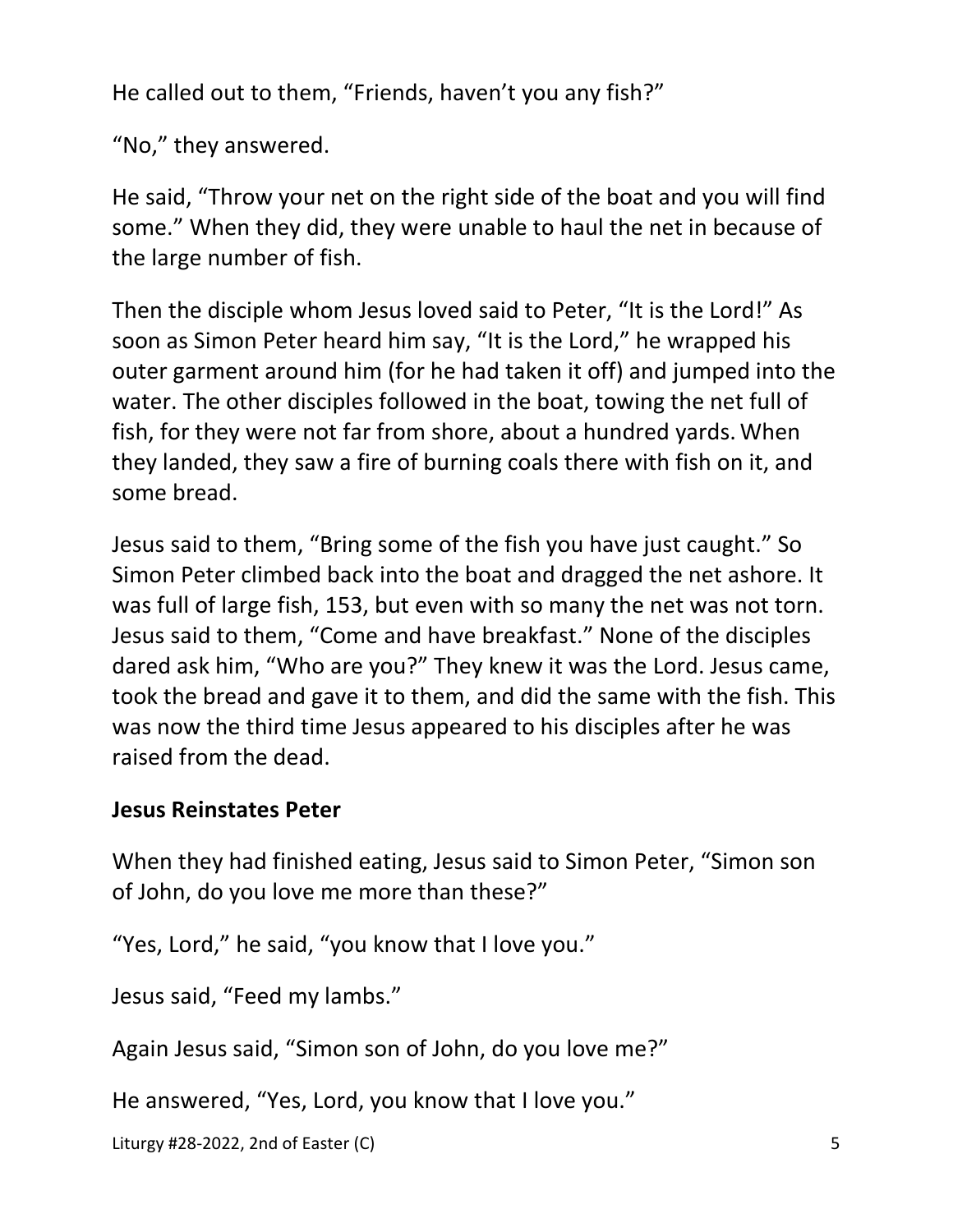Jesus said, "Take care of my sheep."

The third time he said to him, "Simon son of John, do you love me?"

Peter was hurt because Jesus asked him the third time, "Do you love me?" He said, "Lord, you know all things; you know that I love you."

Jesus said, "Feed my sheep. Very truly I tell you, when you were younger you dressed yourself and went where you wanted; but when you are old you will stretch out your hands, and someone else will dress you and lead you where you do not want to go." Jesus said this to indicate the kind of death by which Peter would glorify God. Then he said to him, "Follow me!"

**Anthem** Cindy Easter

**Sermon** 

**Reflective Music**

**Prayers of Thanksgiving and Intercession** 

### **Responding to the Word**

**\*Hymn** "Go, Make A Diff'rence" MV #209

#### **\*Benediction**

May the strength of God sustain us; may the power of God preserve us; may the hands of God protect us;

may the way of God direct us; may the love of God go with us this day (night) and forever. Amen.

The Lord bless us and keep us.

The Lord make His face to shine upon us, and be gracious unto us.

The Lord lift up His countenance upon us,

and give us peace, this day and forever more. Amen